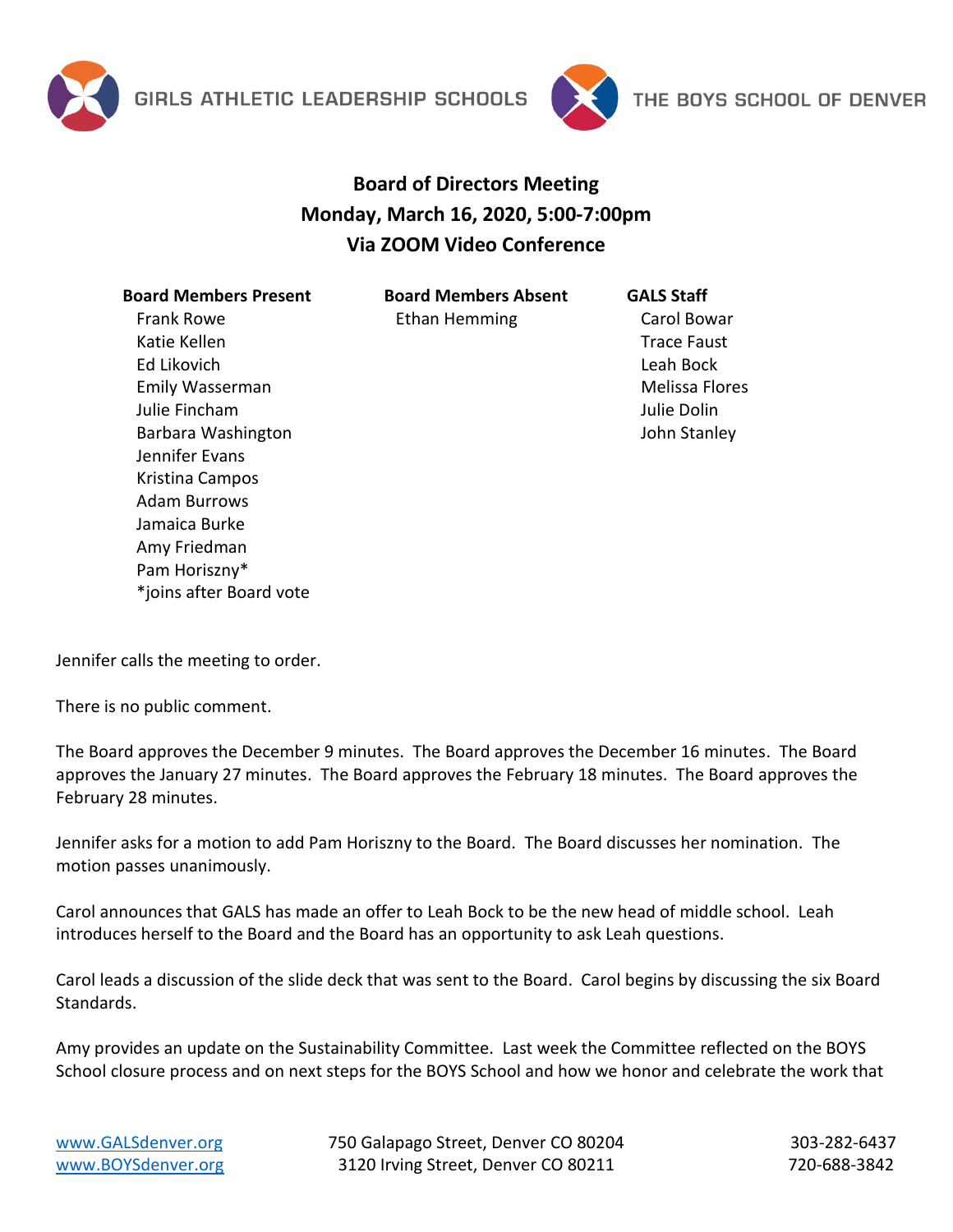

GIRLS ATHLETIC LEADERSHIP SCHOOLS



was accomplished during the last three years. The Committee also discussed round 2 recruitment at the Girls Schools.

Carol and John Stanley provide additional data on DPS and GALS recruitment and enrollment trends. First, Denver's growth rate is declining (but there is positive growth). Second, elementary school enrollment peaked in 2014. Third, overall enrollment is starting to decline and is projected to decline over the next several years. Middle school enrollment is expected to begin declining in 2020. Highschool enrollment is forecasted to grow through 2022, when it will also begin to decline. GALS is in the Northwest region. The Northwest region is projected to decline for middle school and grow slightly for high school.

GALS MS growth has declined the last two years. GALS HS has also declined slightly (2-3 students) despite the fact that overall enrollment in high schools is growing. John also reviews demographics. GALS MS FRL has decreased. HS FRL has increased despite district FRL decreasing. John also reviews intra-annual enrollment analysis. In 2020, GALS lost an unusually high number of students in the middle school, root causes discussed.

John summarizes the results as follows: GALS is seeing declining enrollment despite growth in DPS. The middle school population will start to shrink next year. It will be important for GALS to reduce net loss during the school year. John warns of an "enrollment crisis" as the enrollment pool shrinks.

Carol provides an update on Round I choice. The numbers are embargoed.

Typically, we get 25% of the people who rank us second. This year we got 4 people total. Choice office offered the explanation is that there were new schools that opened which, in turn, opened up spots in schools that typically have big wait lists. Current MS enrollment with projected attrition looks to be around 235. We will need to recruit 65-95 middle schoolers. In the high school, numbers are also a little low. We need to recruit 36-45 high schoolers.

Trace discusses retention and recruitment efforts for Round 2, including out-of-network recruitment. She also shares the number of second and third choice rankings we received, which is good in terms of exposure. Trace suggests that the way to convert these people from  $2^{nd}$  and  $3^{rd}$  choice rankings to  $1^{st}$  choice is to wow them with programmatic strength.

The Board asks questions regarding root causes for decline despite DPS growth. Carol provides some factors, including explaining that growth is concentrated in Southeast Denver, we have experienced leadership and staff changes, and we have been in a rebuilding/transition phase. Carol and Trace think Leah will be a great addition. Trace is also trying to think of creative solutions to deal with the transportation issues. Julie Dolin echoes the importance of transportation and having a strong program. The Board asks questions about efforts to address these issues and discusses other efforts.

Carol discusses FY20 financials and unknowns, especially in light of Covid-19. The luncheon was a huge success. We exceeded revenue and managed to decrease expenses. The grants picture is less positive as we

[www.GALSdenver.org](http://www.galsdenver.org/) **750 Galapago Street, Denver CO 80204** 303-282-6437 [www.BOYSdenver.org](http://www.boysdenver.org/) 3120 Irving Street, Denver CO 80211 720-688-3842